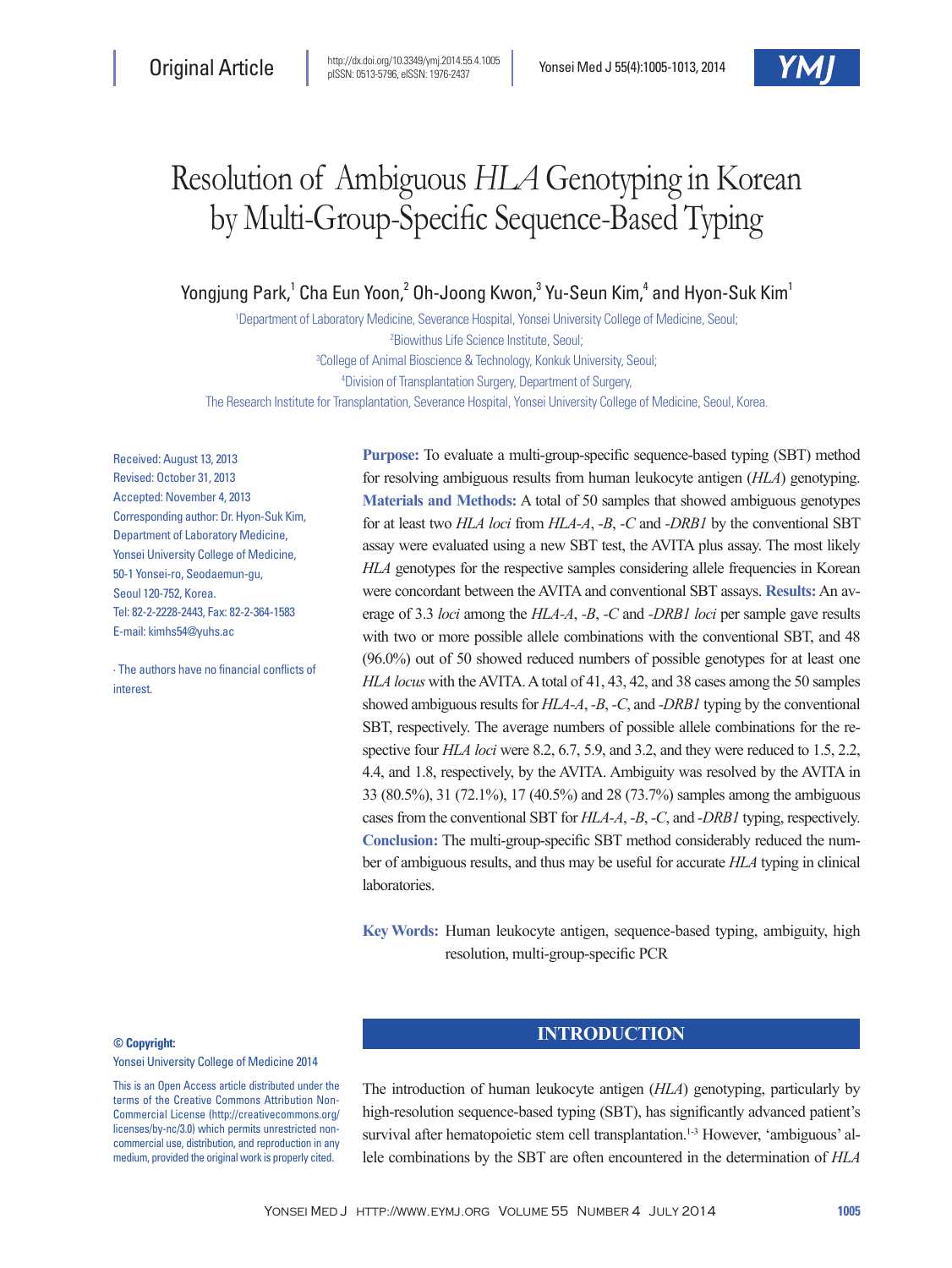genotypes in clinical laboratories.

The *HLA loci* are the most polymorphic genes in human, and are characterized by extensive gene duplication and recombination.4 The homology among *HLA* genes as well as the extensive polymorphism in exons encoding the peptidebinding domains can obscure exact identification of an individual's *HLA* alleles. When *HLA* genotyping is based on specific international immunogenetics (IMGT)/HLA database releases, genotyping systems that can assess fewer polymorphisms will generate more ambiguous *HLA* genotype data. In other words, ambiguous genotyping results may arise when the polymorphisms that distinguish between highly homologous alleles are located outside of regions assessed by a SBT system. However, it is not considered cost-effective to identify all of the polymorphisms that can distinguish closely related alleles, and ambiguities in alleles with identical antigen recognition sites are usually presumed to be clinically irrelevant.<sup>5</sup> In these circumstances, *HLA* genotyping results can be ambiguous in that the results for a given sample can have many cis/trans combinations of polymorphic sites and may be consistent with more than two potential alleles at a given *locus* (cis/trans or phase ambiguity). A previous study reported that 41% of *HLA-A* and 24% of *HLA-B* allele typing showed phase ambiguity by SBT when exons 2 and 3 of the *HLA-A* and *-B loci* were analyzed.<sup>6</sup>

Currently, a total of 10533 *HLA* alleles are registered in the IMGT/HLA database release 3.15.0 (January 2014).<sup>4</sup> As more *HLA* alleles are identified, more ambiguity would arise from SBT, and the potential for ambiguous results increases as advanced typing methodology identifies more polymorphisms outside the conventional targets of SBT assays. In addition, a genotype that is unambiguous, based on one past IMGT/HLA database release, may become ambiguous in the context of later releases due to the newly registered homologous alleles. In these contexts, distinctive allele and haplotype frequencies in a certain ethnic or population group depending on linkage disequilibrium as well as the frequencies of common alleles are usually referenced, and the most common allele combination is often reported when SBT gives ambiguous *HLA* genotypes.<sup>7</sup> However, this approach is problematic when an individual actually has rare *HLA* alleles that are highly homologous with common alleles, leading to incorrect interpretation of genotyping results. In addition, ambiguities that include unsequenced regions defining null or low expression alleles could be clinically significant in some instances including searching for unrelated

donors.8 The failure to identify an *HLA* null allele, which may not actually stimulate allogenic T cells and trigger graft versus host disease, may mislead into determining as an *HLA* mismatched case in the stem cell transplantation setting, although prevalence of *HLA* null alleles may be around  $0.3\%$ .<sup>9</sup>

Post hoc sequence-specific primer or sequence-specific oligonucleotide probe assay is necessary to resolve the ambiguity in some instances. The ambiguity in an SBT may also be resolved by a group-specific polymerase chain reaction (PCR) for the separated amplification of a single haplotype or by an SBT after haplotype-specific DNA extraction.<sup>10,11</sup> Another approach to resolve the ambiguity from the SBT is to utilize the heterozygous ambiguity resolving primers (HARPs) for the sequencing step of an SBT. The AlleleSE-QR® HARPs (Celera Co., Alameda, CA, USA) are designed to sequence single allele from the mixture of amplified PCR products, when the correct types of HARPs are chosen. In a recent report, 95%, 86%, and 60% of ambiguous results in *HLA-A*, *-B*, and *-DRB1* typing, respectively, could be resolved using HARPs.<sup>12</sup> In addition, recent advances in sequencing methodologies including massive parallel pyrosequencing would be helpful in exact *HLA* genotyping and resolving the ambiguity, but the next-generation sequencing methods are still expensive to perform in clinical laboratories and are also labor-intensive.13-17

Recently, a new commercial SBT assay was developed in order to resolve the ambiguity in the high-resolution *HLA* typing by employing multi-group specific sequencing to reduce cis-trans isomerism as well as increasing the number of sequenced exons in some instances. In this study, we evaluated this new SBT assay for its usefulness in reducing ambiguous *HLA* typing by comparing the results of this new test with those from other conventional SBT.

# **MATERIALS AND METHODS**

#### **Samples**

Between February 2010 and January 2012, 50 DNA preparations that showed ambiguous allele combinations for at least two *HLA loci* among *HLA-A*, *-B*, *-C*, and *-DRB1* in SBT with AlleleSEQR® HLA PCR kits (Celera Co., Alameda, CA, USA) were consecutively collected from 50 unrelated Korean individuals with written consents. DNA from whole blood samples was extracted using a QuickGene-Mini 80 nucleic acid isolation instrument with the Quick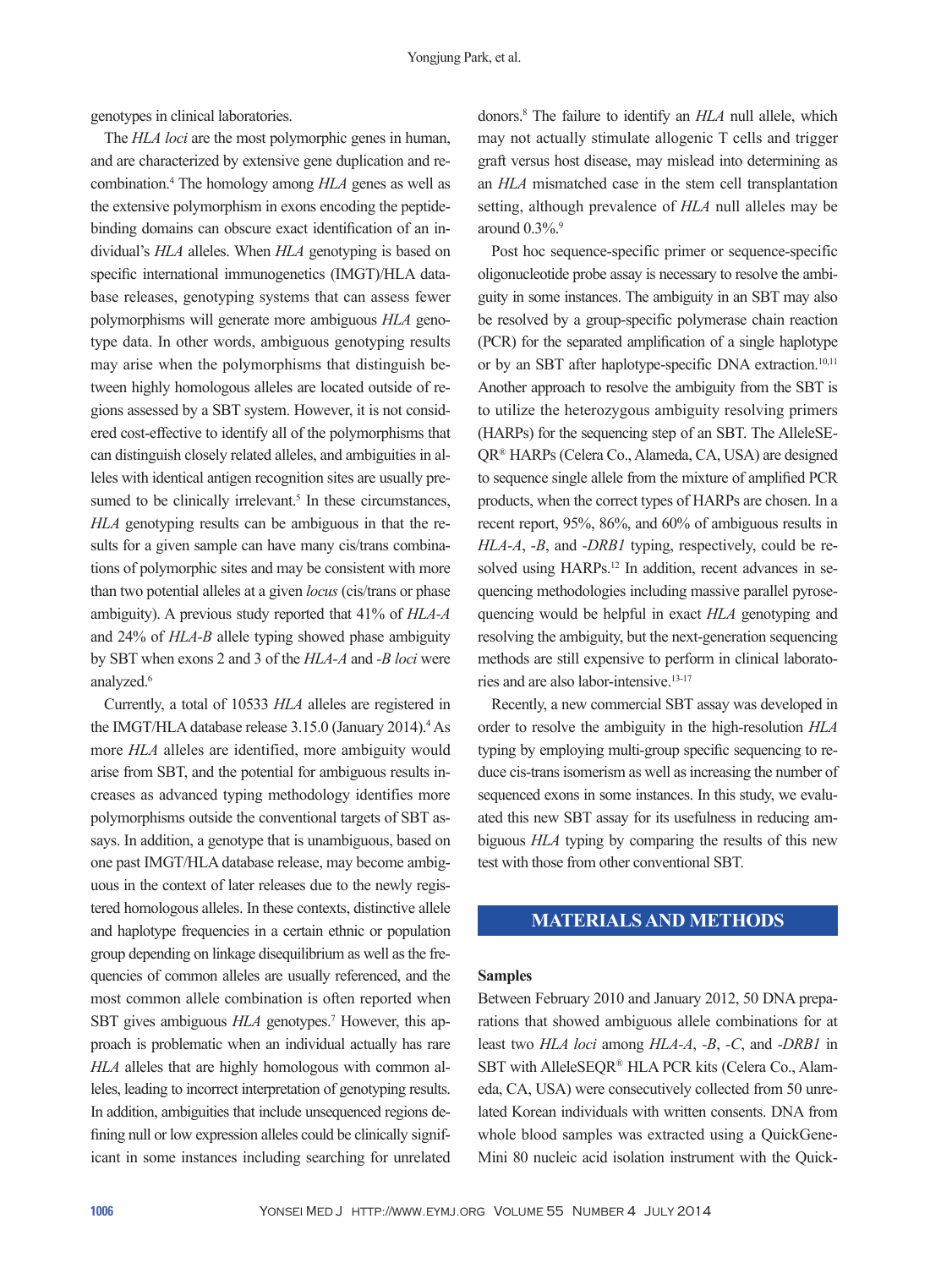Gene DNA whole blood kit S (FUJIFILM Co., Tokyo, Japan), and stored at -70°C for later uses.

## **Conventional SBT assay**

PCR and sequencing were performed for exon 2 of the *HLA-DRB1* gene as well as exons 2 to 4 of the *HLA-A*, *-B*, and *-C* genes using AlleleSEQR® *HLA-A*, *-B*, *-C*, and *-DRB1* PCR kits (Celera Co.) according to the manufacturer's instructions. Condon86 HARPs were also used in sequencing PCR for exon 2 of the *HLA-DRB1 locus*. The resulting nucleic acid sequences were read by an ABI 3100 DNA analyzer (Applied Biosystems, Foster City, CA, USA). All sequenced results were analyzed using Assign™ SBT software ver. 3.5.1.45 (Conexio Genomics Pty Ltd., Fremantle, Australia).

### **Multi-group-specific SBT assay**

SBT was performed for all 50 samples again using AVI- $TA^{TM}$  plus HLA SBT kits (Biowithus Inc., Seoul, Korea) according to the manufacturer's instructions. The same DNA preparations that had been used for the AlleleSEQR® SBT assays were tested. The AVITA plus assay utilizes 2 or 4 PCR reaction tubes for multi-group-specific primer amplifications of *HLA* genes (2, 4, 2, and 4 tubes for the amplification of *HLA-A*, *-B*, *-C*, and *-DRB1 loci*, respectively). For example, different groups of *HLA-B* alleles are separately amplified in 4 different tubes in which different primer sets for different *HLA-B* groups are utilized for PCR amplification (Table 1). With the PCR products from each tube, sequencing PCR was performed for exons 1 to 5 of the *HLA-A*, and *-C loci*, exons 2 to 4 of the *HLA-B locus*, and for exon 2 of the *HLA-DRB1 locus* based on the Sanger sequencing principle, and then, nucleic acid sequences were read by an ABI 3730 DNA analyzer. The sequenced results were analyzed using BIOWITHUS SBT analyzer software ver. 2.7.4 (Biowithus Inc.).

#### **Data analysis**

The most probable *HLA-A*, *-B*, *-C*, and *-DRB1* genotypes for the respective samples were determined based on the previous reports for allele frequencies in Koreans.18,19 Based on the reported *HLA* allele frequencies.<sup>18,20</sup> expected genotype frequency in Korea and United States was calculated by the Hardy-Weinberg equation. All sequenced data from the two SBT assays were analyzed based on the IMGT/ HLA database release 3.9.0 (July 2012). Ambiguous *HLA* alleles that had identical nucleotide sequences across the exons encoding the peptide-binding domains (exon 2 and 3 for *HLA* class I and exon 2 only for *HLA* class II alleles) were designated to the 'G' group and regarded as a single allele type. Alleles within the same G code were referred to as the current G group designation, which is available from the IMGT/HLA nomenclature website (http://hla.alleles. org/nomenclature/g\_groups.html).

# **RESULTS**

## **Overall agreement between the two SBT assays**

When considering the allele frequencies in Koreans, the most common *HLA-A*, *-B*, *-C*, and *-DRB1* genotypes for the respective 50 specimens, determined by the AVITA plus SBT kits, were all concordant with those from the conventional SBT assay.

#### **Cases with ambiguous results**

*HLA* genotypes analyzed in this study were determined ac-

| Locus    | PCR tube       | Amplified region     | Designated alleles for the amplification                     | Sequenced region |
|----------|----------------|----------------------|--------------------------------------------------------------|------------------|
| $HLA-A$  |                | 5' UTR to intron 5   | 4*02, 25, 26, 29, 31, 32, 33, 34, 66, 68, 69, 74             | Exons 1 to 5     |
|          |                | 5' UTR to intron 5   | 4*01, 03, 11, 23, 24, 30, 36, 43, 80                         | Exons 1 to 5     |
|          |                | Intron 1 to intron 4 | B*07, 08, 14, 38, 39, 42, 48, 67,81                          | Exons $2$ to $4$ |
| $HLA-B$  | $\mathfrak{D}$ | Intron 1 to intron 4 | <i>B</i> *35, 51, 52, 53, 58, 78                             | Exons 2 to $4$   |
|          |                | Intron 1 to intron 4 | B*27, 40, 41, 44, 47, 83                                     | Exons $2$ to $4$ |
|          | 4              | Intron 1 to intron 4 | B*13, 15, 18, 37, 45, 46, 49, 50, 54, 55, 56, 57, 59, 73, 82 | Exons 2 to $4$   |
| $HLA-C$  |                | 5' UTR to intron 5   | $C*01, 03, 04, 07, 14, 17, 18$                               | Exons 1 to 5     |
|          | $\overline{2}$ | 5' UTR to intron 5   | $C*02$ , 05, 06, 08, 12, 15, 16                              | Exons 1 to 5     |
|          |                | Exon 2               | DRB1*01, 10, 15, 16                                          | Exon 2           |
|          | $\mathfrak{D}$ | Exon 2               | DRB1*03, 08, 11, 12, 13, 14                                  | Exon 2           |
| HLA-DRB1 | 3              | Exon 2               | DRB1*04, 07, 09                                              | Exon 2           |
|          | 4              | Exon 2               | Alleles with GTG at codon 86                                 | Exon 2           |

## **Table 1.** Allocation of *HLA* Alleles for the Multi-Group-Specific Amplifications

UTR, untranslated region; *HLA*, human leukocyte antigen.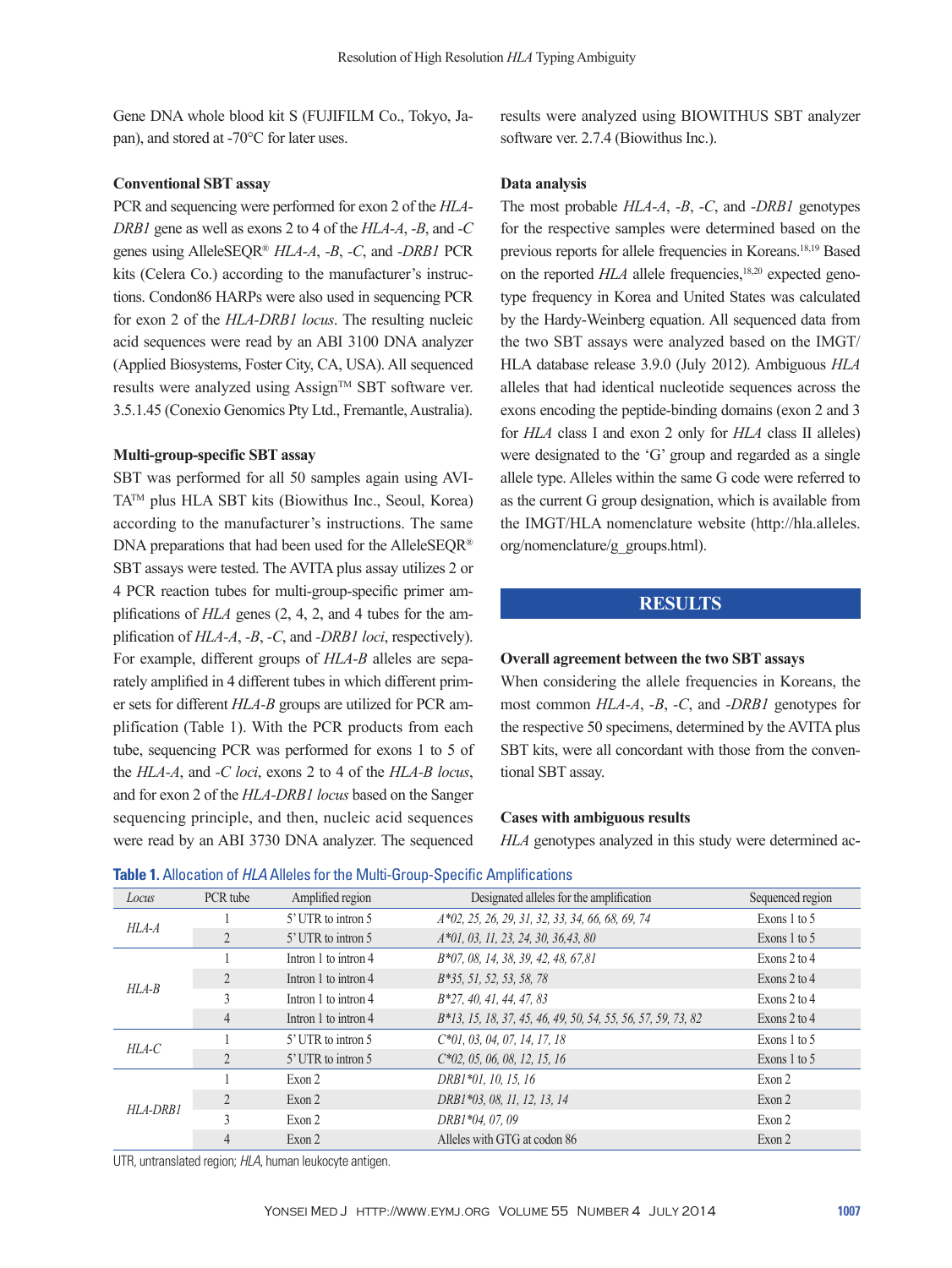cording to the IMGT/HLA database release 3.9.0. The ambiguity in genotyped results and the total number of ambiguous allele combinations for each *HLA locus* by the SBT assays would change, depending on the version of the IMGT/ HLA database release.

The numbers of cases with ambiguous results by the two SBT assays are summarized in Table 2. Among the four *HLA-A*, *-B*, *-C*, and *-DRB1 loci* for the 50 samples, an average of 3.28 *loci* per sample showed ambiguous results with the conventional SBT assay. The average numbers of possible allele combinations for *HLA-A*, *-B*, *-C*, and *-DRB1* in the 50 samples were 6.92, 5.86, 5.08, and 2.64, respectively, with the conventional SBT, and the numbers were reduced to 1.44, 2.06, 3.84, and 1.60, respectively, with AVI-TA plus SBT. In addition, 48 (96.0%) samples among the 50 showed a reduction in the numbers of ambiguous allele combinations for at least one *HLA locus*. A total of 41, 43, 42, and 38 cases showed ambiguous results for *HLA-A*, *-B*, *-C*, and *-DRB1* typing, respectively, with the conventional SBT, and for a total of 33 (80.5%), 31 (72.1%), 17 (40.5%), and 28 (73.7%) cases among them, ambiguity was resolved by the AVITA plus kits.

Based on the allele frequencies from the previous report,<sup>18</sup> ambiguous allele combinations assessed in this study accounted for 50.6%, 14.9%, 41.0%, and 16.9% among all possible genotypes in Korean for *HLA-A*, *-B*, *-C*, and *-DRB1 loci*, respectively. The AVITA plus assay would be expected to resolve ambiguity for 34.4%, 11.7%, 15.5%, and 13.9% of the possible genotypes for *HLA-A*, *-B*, *-C*, and *-DRB1 loci* in the same population, respectively (Table 3-6).

## **Reduction in the number of ambiguous combinations according to** *HLA loci*

The detailed genotypes and the numbers of possible allele combinations with both the conventional SBT and AVITA plus assay for *HLA-A*, *-B*, *-C*, and *-DRB1* typing are summarized in Table 3-6, respectively. *HLA-A\*24:02:01G/\*26: 01:01, \*02:01:01G/\*11:01:01*, and \**02:01:01G/\*24:02:01G* accounted for 6 (14.6%), 5 (12.2%), and 5 (12.2%) cases with 10, 14, and 15 possible allele combinations, respectively, and the ambiguities were resolved in those cases by the AVITA plus assay. The average number of possible allele combinations with the conventional SBT was 8.22 for the 41 samples with ambiguity in the *HLA-A locus*, and the number was reduced to 1.54 with the AVITA plus test (Table 3). *HLA-B\*15:01:01G/\*51:01:01* was the most frequent ambiguous allele type (5 cases, 11.6%) with 16 possible allele combinations, and ambiguities were also resolved in those cases with the AVITA plus assay. The average number of possible allele combinations by the conventional SBT was 6.65 for the 42 samples with ambiguity in the *HLA-B locus*, and the number was reduced to 2.23 with the AVITA plus test (Table 4). In the *HLA-C* genotyping, 17 (40.5%) out of 42 cases with ambiguous allele combinations by the conventional SBT showed a reduction in the numbers of possible allele combinations. The average number of possible genotypes with the conventional SBT was 5.86 in the 42 samples, and the number was reduced to 4.38 with the AVITA plus test (Table 5). Ambiguity in the *HLA-DRB1* typing was also reduced or resolved with the AVITA plus SBT in 28 (73.7%) of the 38 cases that had ambiguous results with the conventional SBT assay, and the average number of possible genotypes with the AVITA plus assay in the 38 samples was reduced from 3.16 to 1.79 (Table 6).

## **DISCUSSION**

The advances in HLA typing methods from serological tools using specific antibodies to molecular techniques are

|  |  | Table 2. Reduction of Ambiguous HLA Allele* Combinations with the AVITA Plus SBT Assay |
|--|--|----------------------------------------------------------------------------------------|
|--|--|----------------------------------------------------------------------------------------|

|                               | $N$ (%) of cases with ambiguity | $\%$ reduction in N of cases |                |
|-------------------------------|---------------------------------|------------------------------|----------------|
| Locus                         | <b>Conventional SBT</b>         | AVITA plus                   | with ambiguity |
| HLA-A                         | 41(82.0)                        | 8(16.0)                      | 80.5%          |
| $HLA-B$                       | 43(86.0)                        | 12(24.0)                     | 72.1%          |
| HLA-C                         | 42(84.0)                        | 25(50.0)                     | 40.5%          |
| $HLA-DRB1$                    | 38(76.0)                        | 10(20.0)                     | 73.7%          |
| Any of the above <sup>†</sup> | 50(100.0)                       | 36(72.0)                     | 28.0%          |

SBT, sequence-based typing; *HLA*, human leukocyte antigen; IMGT, international immunogenetics.

\**HLA* genotypes were determined based on the IMGT/HLA database release 3.9.0. The occurrence of ambiguous genotyping results and the number of ambiguous allele combinations by an SBT assay for an individual may change according to the version of the IMGT/HLA database release.

† Average number of *loci* with ambiguity per sample was 3.28 in the 50 specimens, and this was reduced to 1.22 (61.8% reduction) with the AVITA plus assay. A total of 48 (96.0%) cases among the 50 specimens showed reduction in the number of ambiguous allele combinations for any of the four *HLA loci*.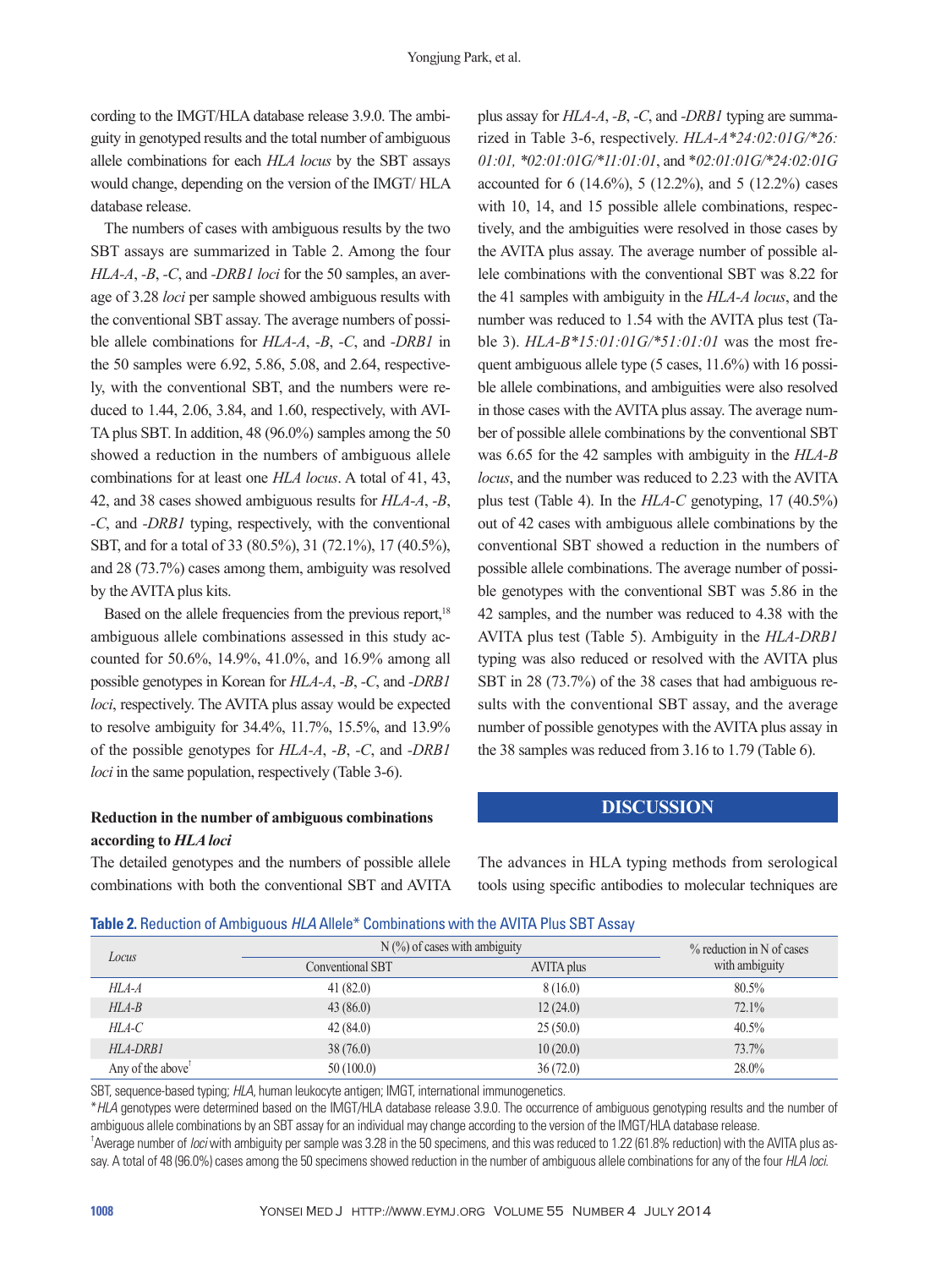| Changes in<br>ambiguity | Most probable type<br>among ambiguous allele<br>combinations | N of cases<br>$(\%)$ | Expected<br>frequency $\left(\frac{0}{0}\right)$<br>in Korean | Expected<br>genotype<br>frequency<br>$(\% )$ in US<br>Caucasian <sup>T</sup> | Expected<br>genotype<br>frequency $(\% )$<br>in US African<br>American <sup>†</sup> | N of possible<br>genotypes by<br>conventional<br><b>SBT</b> | N of possible<br>genotypes<br>by AVITA<br>plus | % reduction<br>$in N$ of<br>possible<br>genotypes |
|-------------------------|--------------------------------------------------------------|----------------------|---------------------------------------------------------------|------------------------------------------------------------------------------|-------------------------------------------------------------------------------------|-------------------------------------------------------------|------------------------------------------------|---------------------------------------------------|
|                         | $A*01:01:01G/A*02:01:01G$                                    | 1(2.4)               | 0.69                                                          | 10.20                                                                        | 0.55                                                                                | 10                                                          | 1                                              | 90.0%                                             |
|                         | $A*02:01:01G/A*03:01:01G$                                    | 2(4.9)               | 0.53                                                          | 8.27                                                                         | 1.04                                                                                | 12                                                          | $\mathbf{1}$                                   | 91.7%                                             |
|                         | $A*02:01:01G/A*11:01:01$                                     | 5(12.2)              | 3.14                                                          | 3.30                                                                         | 0.17                                                                                | 14                                                          | $\mathbf{1}$                                   | 92.9%                                             |
|                         | $A*02:01:01G/A*24:02:01G$                                    | 5(12.2)              | 7.56                                                          | 5.12                                                                         | 0.30                                                                                | 15                                                          | $\mathbf{1}$                                   | 93.3%                                             |
|                         | $A*02:06:01/A*11:01:01$                                      | 2(4.9)               | 1.81                                                          | 0.02                                                                         | 0.00                                                                                | $\tau$                                                      | 1                                              | 85.7%                                             |
|                         | $A*02:06:01/A*24:02:01G$                                     | 2(4.9)               | 4.35                                                          | 0.04                                                                         | 0.00                                                                                | 9                                                           | $\mathbf{1}$                                   | 88.9%                                             |
|                         | $A*02:07:01/A*24:02:01G$                                     | 1(2.4)               | 1.60                                                          | 0.00                                                                         | 0.00                                                                                | 4                                                           | 1                                              | 75.0%                                             |
| Reduced                 | $A*03:01:01G/A*26:01:01$                                     | 1(2.4)               | 0.12                                                          | 0.84                                                                         | 0.27                                                                                | 6                                                           | $\mathbf{1}$                                   | 83.3%                                             |
|                         | $A*11:01:01/A*31:01:02$                                      | 1(2.4)               | 0.86                                                          | 0.27                                                                         | 0.03                                                                                | $\overline{2}$                                              | 1                                              | 50.0%                                             |
|                         | $A*11:01:01/A*33:03:01$                                      | 2(4.9)               | 2.93                                                          | 0.02                                                                         | 0.16                                                                                | 3                                                           | $\mathbf{1}$                                   | 66.7%                                             |
|                         | $A*24:02:01G/A*26:01:01$                                     | 6(14.6)              | 1.74                                                          | 0.52                                                                         | 0.08                                                                                | 10                                                          | $\mathbf{1}$                                   | 90.0%                                             |
|                         | $A*24:02:01G/A*31:01:02$                                     | 2(4.9)               | 2.06                                                          | 0.41                                                                         | 0.06                                                                                | 6                                                           | $\mathbf{1}$                                   | 83.3%                                             |
|                         | $A*24:02:01G/A*33:03:01$                                     | 3(7.3)               | 7.05                                                          | 0.02                                                                         | 0.27                                                                                | $\overline{2}$                                              | 1                                              | 50.0%                                             |
|                         | Subtotal/average                                             | 33(80.5)             | 34.43                                                         | 29.03                                                                        | 2.93                                                                                | 9.30                                                        | 1.00                                           | 89.3%                                             |
|                         | $A*02:01:01G/A*29:01:01G$                                    | 1(2.4)               | 0.17                                                          | 0.11                                                                         | 0.01                                                                                | 3                                                           | 3                                              | $0.0\%$                                           |
|                         | $A*02:01:01G/A*31:01:02$                                     | 1(2.4)               | 1.49                                                          | 1.40                                                                         | 0.13                                                                                | $\overline{4}$                                              | $\overline{4}$                                 | 0.0%                                              |
|                         | $A*02:01:01G/A*33:03:01$                                     | 1(2.4)               | 5.08                                                          | 0.08                                                                         | 0.62                                                                                | 4                                                           | $\overline{4}$                                 | $0.0\%$                                           |
|                         | $A*02:06:01/A*32:01:01$                                      | 1(2.4)               | 0.11                                                          | 0.01                                                                         | 0.00                                                                                | $\overline{4}$                                              | $\overline{4}$                                 | $0.0\%$                                           |
| Unchanged               | $A*02:06:01/A*33:03:01$                                      | 1(2.4)               | 2.93                                                          | 0.00                                                                         | 0.00                                                                                | 2                                                           | $\overline{2}$                                 | 0.0%                                              |
|                         | $A*02:07:01/A*31:01:02$                                      | 1(2.4)               | 0.32                                                          | 0.00                                                                         | 0.00                                                                                | $\overline{2}$                                              | $\overline{2}$                                 | $0.0\%$                                           |
|                         | $A*11:01:01/A*24:02:01G$                                     | 1(2.4)               | 4.35                                                          | 0.97                                                                         | 0.08                                                                                | 8                                                           | 8                                              | $0.0\%$                                           |
|                         | $A*24.02.01G/A*30.01.01$                                     | 1(2.4)               | 1.74                                                          | 0.23                                                                         | 0.39                                                                                | $\overline{3}$                                              | 3                                              | $0.0\%$                                           |
|                         | Subtotal/average                                             | 8(19.5)              | 16.18                                                         | 2.82                                                                         | 1.24                                                                                | 3.75                                                        | 3.75                                           | $0.0\%$                                           |
| Total/average           |                                                              | 41(100.0)            | 50.61                                                         | 31.85                                                                        | 4.18                                                                                | 8.22                                                        | 1.54                                           | 81.3%                                             |

#### **Table 3.** Reduction of Ambiguous Allele\* Combinations with the AVITA Plus Assay for *HLA-A locus*

SBT, sequence-based typing; *HLA*, human leukocyte antigen; IMGT, international immunogenetics.

\**HLA* genotypes were determined based on the IMGT/HLA database release 3.9.0. The occurrence of ambiguous genotyping results and the number of ambiguous allele combinations by an SBT assay for an individual may change according to the version of the IMGT/HLA database release.

<sup>†</sup>Expected genotype frequency was calculated by the Hardy-Weinberg equation with previously reported allele frequencies in Korean and US populations.<sup>18,20</sup>

good examples of how technology has enhanced clinical practice and patient care. In this study, we performed highresolution SBT using a new commercial AVITA plus assay, which was previously developed in order to resolve common types of ambiguous allele combinations that often arise from the conventional SBT. This new assay utilizes a groupspecific PCR principle for single allele separation. A previous study reported a similar strategy for *HLA-A* typing with 10 primer sets for exons 2 and  $3$ ,<sup>10</sup> and the AVITA plus assay expanded this strategy to *HLA-B*, *-C*, and *-DRB1* typing with the inclusion of exons 1, 4, 5 of *HLA-A* and *-C loci*  and exon 4 of *HLA-B locus* in the amplified regions. Consequently, the AVITA plus SBT assay resolved the ambiguity in 80.5%, 72.1%, 40.5%, and 73.7% of cases, which had showed two or more possible allele combinations with a conventional SBT for *HLA-A*, *-B*, *-C*, and *-DRB1*, respec-

tively. The AVITA plus assay would also be expected to resolve ambiguity in more than 12% to 34% of all possible genotypes for each *HLA locus* in Korean population, when considered that there would be other *HLA* genotypes which were not included in our study.

Considering each *HLA locus*, the ambiguous results were resolved or the numbers of possible allele combinations were reduced mostly in the *HLA-A* typing, followed by *HLA-DRB1* and *-B*. In our data, *A\*24:02:01G/A*\**26:01:01*, *A*\**02:01:01G/A*\**11:01:01*, and *A*\**02:01:01G/*A\**24:02:01G* were common genotypes with ambiguities that were resolved by the AVITA plus assay. This assay uses two separate tubes for the amplification of the *HLA-A locus*, i.e., *A*\**02, 25, 26, 29, 31, 32, 33, 34, 66, 68, 69*, and *74* groups were designated to be amplified in a PCR tube containing specific primer sets for the respective *HLA-A* allele groups,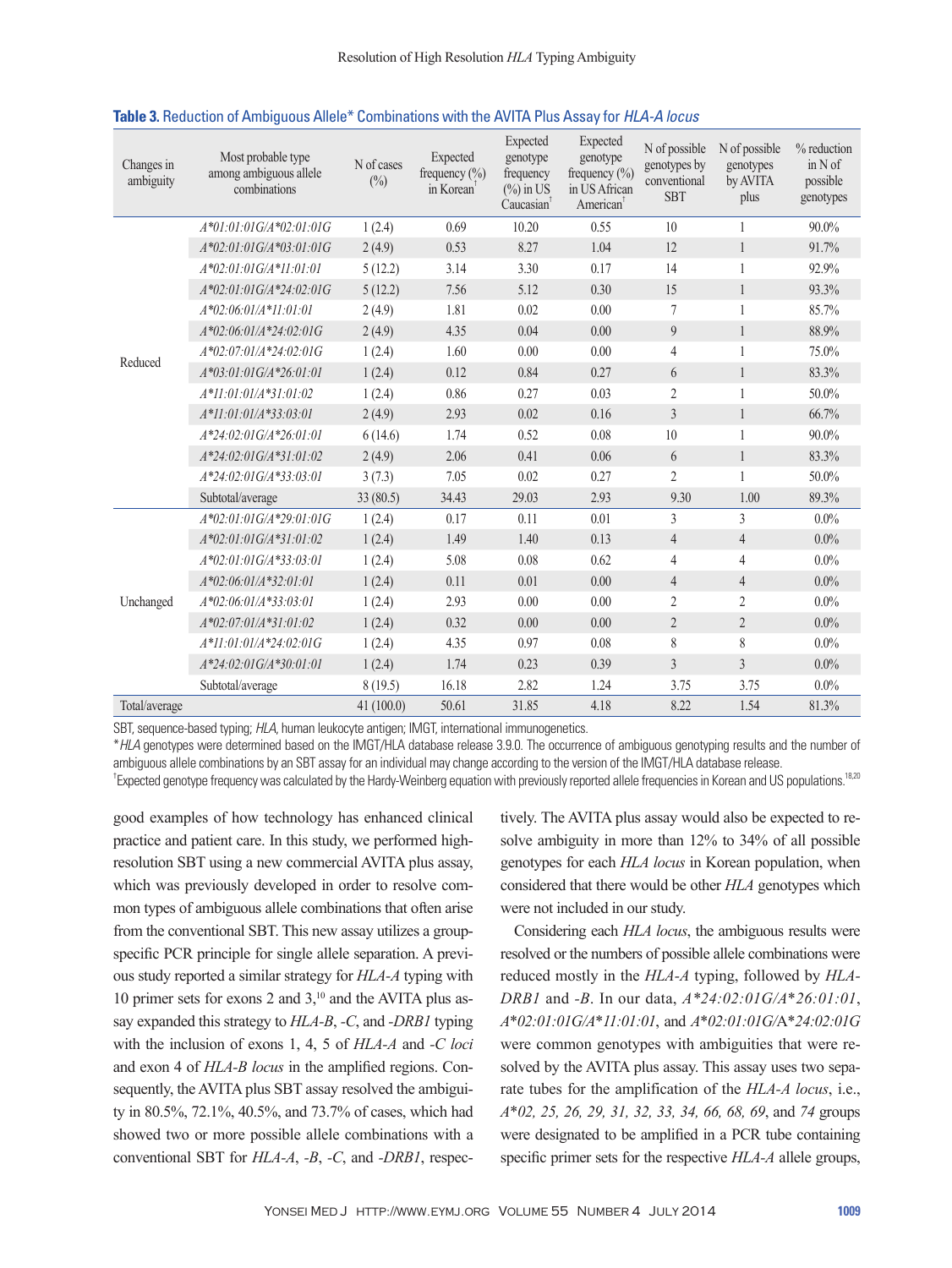while *A*\**01, 03, 11, 23, 24, 30, 36, 43,* and *80* groups were amplified in another tube (Table 1). Therefore, ambiguous typing that had arisen from the above-mentioned combinations could be resolved, because the *A*\**24* or *A*\**11* groups were amplified in a reaction tube that was different from one used for the amplification of *A*\**02* or *A*\**26*. However, in cases where ambiguities were not resolved by the AVITA plus assay, all possible *HLA-A* allele combinations had been amplified in the same PCR tube, hindering the resolution of the ambiguity. In the same manner, the alleles, for which the ambiguity was resolved by the AVITA plus assay, were amplified in different PCR tubes for *HLA-B*, *-C*, and *-DRB1* typing. The increase of the number of reaction tubes for more subdivided allele group-specific PCR of *HLA* can resolve the ambiguity in more cases, but would be labor-intensive and not cost-effective. Therefore, determin-

| Changes in<br>ambiguity | Most probable type<br>among ambiguous allele<br>combinations | N of cases<br>$(\%)$ | Expected<br>frequency $(\% )$<br>in Korean <sup>1</sup> | Expected<br>genotype<br>frequency<br>$(\%)$ in US<br>Caucasian <sup>†</sup> | Expected<br>genotype<br>frequency $(\%)$<br>in US African<br>American <sup>†</sup> | N of possible<br>genotypes by<br>conventional<br><b>SBT</b> | N of possible<br>genotypes by<br><b>AVITA</b> plus | % reduction<br>in N of<br>possible<br>genotypes |
|-------------------------|--------------------------------------------------------------|----------------------|---------------------------------------------------------|-----------------------------------------------------------------------------|------------------------------------------------------------------------------------|-------------------------------------------------------------|----------------------------------------------------|-------------------------------------------------|
|                         | B*07:02:01G/B*13:02:01                                       | 1(2.3)               | 0.31                                                    | 0.72                                                                        | 0.15                                                                               | 5                                                           | 1                                                  | 80.0%                                           |
|                         | B*07:02:01G/B*35:03:01                                       | 1(2.3)               | 0.03                                                    | 0.42                                                                        | 0.03                                                                               | $\overline{\mathcal{I}}$                                    | $\mathbf{1}$                                       | 85.7%                                           |
|                         | $B*07:02:01G/B*40:06:01G$                                    | 2(4.7)               | 0.26                                                    | 0.00                                                                        | 0.00                                                                               | $\overline{3}$                                              | $\mathbf{1}$                                       | 66.7%                                           |
|                         | B*07:02:01G/B*44:03:01                                       | 1(2.3)               | 0.66                                                    | 1.43                                                                        | 0.76                                                                               | 13                                                          | $\mathbf{1}$                                       | 92.3%                                           |
|                         | B*07:02:01G/B*54:01:01                                       | 2(4.7)               | 0.44                                                    | 0.00                                                                        | 0.00                                                                               | 6                                                           | $\mathbf{1}$                                       | 83.3%                                           |
|                         | B*13:02:01/B*40:01:01G                                       | 1(2.3)               | 0.33                                                    | 0.28                                                                        | 0.03                                                                               | $\mathfrak{Z}$                                              | $\mathbf{1}$                                       | 66.7%                                           |
|                         | B*13:02:01/B*51:01:01                                        | 1(2.3)               | 0.78                                                    | 0.22                                                                        | 0.04                                                                               | $\mathfrak{Z}$                                              | 1                                                  | 66.7%                                           |
|                         | B*15:01:01G/B*35:01:01G                                      | 2(4.7)               | 1.09                                                    | 0.74                                                                        | 0.13                                                                               | $11\,$                                                      | $\sqrt{2}$                                         | 81.8%                                           |
|                         | B*15:01:01G/B*40:01:01G                                      | 3(7.0)               | 0.81                                                    | 0.72                                                                        | 0.03                                                                               | 9                                                           | $\overline{2}$                                     | 77.8%                                           |
|                         | B*15:01:01G/B*40:02:01                                       | 1(2.3)               | 0.96                                                    | 0.13                                                                        | 0.01                                                                               | 6                                                           | $\mathbf{1}$                                       | 83.3%                                           |
|                         | B*15:01:01G/B*44:02:01G                                      | 1(2.3)               | 0.24                                                    | 1.20                                                                        | 0.04                                                                               | 6                                                           | $\overline{2}$                                     | 66.7%                                           |
| Reduced                 | B*15:01:01G/B*48:01:01                                       | 2(4.7)               | 0.64                                                    | 0.01                                                                        | 0.00                                                                               | $\overline{4}$                                              | $\mathbf{1}$                                       | 75.0%                                           |
|                         | $B*15:01:01G/B*51:01:01$                                     | 5(11.6)              | 1.92                                                    | 0.57                                                                        | 0.04                                                                               | 16                                                          | $\mathbf{1}$                                       | 93.8%                                           |
|                         | B*15:11:01/B*44:02:01G                                       | 1(2.3)               | 0.05                                                    | 0.00                                                                        | 0.00                                                                               | $\sqrt{2}$                                                  | 1                                                  | 50.0%                                           |
|                         | $B*15:11:01/B*51:01:01$                                      | 1(2.3)               | 0.43                                                    | 0.00                                                                        | 0.00                                                                               | $\overline{2}$                                              | $\mathbf{1}$                                       | 50.0%                                           |
|                         | B*27:05:02G/B*37:01:01                                       | 1(2.3)               | 0.09                                                    | 0.08                                                                        | 0.01                                                                               | $\sqrt{2}$                                                  | $\mathbf{1}$                                       | 50.0%                                           |
|                         | B*35:01:01G/B*40:02:01                                       | 1(2.3)               | 0.59                                                    | 0.11                                                                        | 0.05                                                                               | 8                                                           | 1                                                  | 87.5%                                           |
|                         | B*35.01.01G/B*44.03.01                                       | 1(2.3)               | 0.94                                                    | 0.58                                                                        | 0.71                                                                               | 5                                                           | $\mathbf{1}$                                       | 80.0%                                           |
|                         | B*39:01:01G/B*51:01:01                                       | 1(2.3)               | 0.24                                                    | 0.08                                                                        | 0.02                                                                               | 3                                                           | 1                                                  | 66.7%                                           |
|                         | B*40:01:01G/B*58:01:01                                       | 1(2.3)               | 0.49                                                    | 0.05                                                                        | 0.09                                                                               | $\overline{2}$                                              | $\mathbf{1}$                                       | 50.0%                                           |
|                         | B*44:03:01/B*52:01:01G                                       | 1(2.3)               | 0.37                                                    | 0.09                                                                        | 0.16                                                                               | 5                                                           | 1                                                  | $80.0\%$                                        |
|                         | Subtotal/average                                             | 31(72.1)             | 11.69                                                   | 7.46                                                                        | 2.29                                                                               | 7.32                                                        | 1.19                                               | 83.7%                                           |
|                         | B*15:01:01G/B*56:01:01                                       | 2(4.7)               | 0.04                                                    | 0.06                                                                        | 0.00                                                                               | 3                                                           | $\overline{3}$                                     | $0.0\%$                                         |
|                         | B*15:02:01/B*54:01:01                                        | 1(2.3)               | 0.04                                                    | 0.00                                                                        | 0.00                                                                               | $\sqrt{2}$                                                  | $\overline{2}$                                     | $0.0\%$                                         |
|                         | B*15:18:01/B*55:02:01                                        | 1(2.3)               | 0.05                                                    | 0.00                                                                        | 0.00                                                                               | $\sqrt{4}$                                                  | $\overline{4}$                                     | $0.0\%$                                         |
|                         | B*27:05:02G/B*44:02:01G                                      | 1(2.3)               | 0.09                                                    | 0.57                                                                        | 0.03                                                                               | $\overline{4}$                                              | $\overline{4}$                                     | $0.0\%$                                         |
| Unchanged               | B*35:01:01G/B*46:01:01                                       | 1(2.3)               | 0.59                                                    | 0.00                                                                        | 0.00                                                                               | $\sqrt{2}$                                                  | $\sqrt{2}$                                         | $0.0\%$                                         |
|                         | B*35:01:01G/B*51:01:01                                       | 3(7.0)               | 1.18                                                    | 0.48                                                                        | 0.26                                                                               | 10                                                          | 10                                                 | $0.0\%$                                         |
|                         | B*35:01:01G/B*51:02:01                                       | 1(2.3)               | 0.10                                                    | 0.00                                                                        | 0.01                                                                               | $\mathfrak{Z}$                                              | $\mathfrak{Z}$                                     | $0.0\%$                                         |
|                         | B*40:02:01/B*44:03:02                                        | 1(2.3)               | 0.83                                                    | 0.10                                                                        | 0.04                                                                               | $\sqrt{4}$                                                  | $\overline{4}$                                     | $0.0\%$                                         |
|                         | B*52:01:01G/B*58:01:01                                       | 1(2.3)               | 0.26                                                    | 0.01                                                                        | 0.10                                                                               | $\overline{4}$                                              | $\overline{4}$                                     | $0.0\%$                                         |
|                         | Subtotal/average                                             | 12(27.9)             | 3.19                                                    | 1.23                                                                        | 0.44                                                                               | 4.92                                                        | 4.92                                               | $0.0\%$                                         |
| Total/average           |                                                              | 43 (100.0)           | 14.88                                                   | 8.69                                                                        | 2.73                                                                               | 6.65                                                        | 2.23                                               | 66.4%                                           |

SBT, sequence-based typing; *HLA*, human leukocyte antigen; IMGT, international immunogenetics.

\**HLA* genotypes were determined based on the IMGT/HLA database release 3.9.0. The occurrence of ambiguous genotyping results and the number of ambiguous allele combinations by an SBT assay for an individual may change according to the version of the IMGT/HLA database release.

<sup>†</sup> Expected genotype frequency was calculated by the Hardy-Weinberg equation with previously reported allele frequencies in Korean and US populations.<sup>18,20</sup>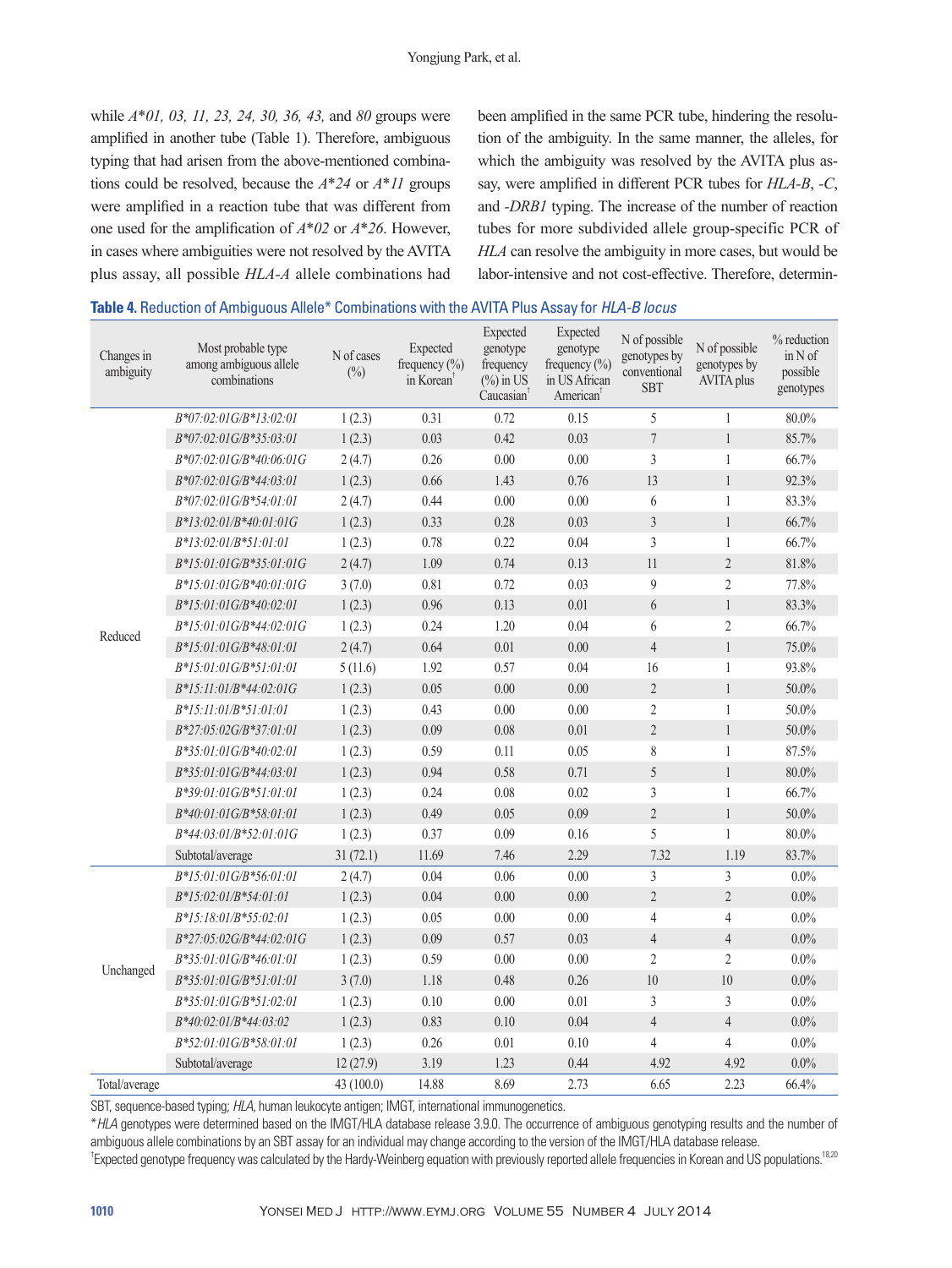ing adequate numbers of reaction tubes for group-specific PCRs of the respective *HLA loci* is the key to cost-effectiveness, and the AVITA plus SBT assay may be efficient and cost-effective in reducing the ambiguity of *HLA* typing with the use of 2 or 4 reaction tubes per *HLA locus*. Actually, the cost for the AVITA assay is similar to that of the conventional SBT.

The AVITA plus assay and the HARPs technique have a common advantage in that preliminary or additional testing phases are usually not necessary to resolve the ambiguity, and both methods seem to be effective in resolving the ambiguous genotyping. However, the HARPs method requires

| Changes in<br>ambiguity | Most probable type among<br>ambiguous allele<br>combinations | N of cases<br>$(\%)$ | Expected<br>frequency $(\% )$<br>in Korean | Expected<br>genotype<br>frequency<br>$(\% )$ in US<br>Caucasian | Expected<br>genotype<br>frequency (%)<br>in US African<br>American | N of possible<br>genotypes by<br>conventional<br><b>SBT</b> | N of possible<br>genotypes<br>by AVITA<br>plus | % reduction<br>in N of<br>possible<br>genotypes |
|-------------------------|--------------------------------------------------------------|----------------------|--------------------------------------------|-----------------------------------------------------------------|--------------------------------------------------------------------|-------------------------------------------------------------|------------------------------------------------|-------------------------------------------------|
|                         | C*01:02:01G/C*05:01:01G                                      | 1(2.4)               | 0.52                                       | 0.54                                                            | 0.06                                                               | 5                                                           | $\mathbf{1}$                                   | 80.0%                                           |
|                         | C*01:02:01G/C*06:02:01G                                      | 1(2.4)               | 1.98                                       | 0.53                                                            | 0.15                                                               | 6                                                           | $\,1$                                          | 80.0%                                           |
|                         | C*01:02:01G/C*08:01:01G                                      | 1(2.4)               | 2.96                                       | 0.00                                                            | 0.00                                                               | $\overline{2}$                                              | $\mathbf{1}$                                   | $50.0\%$                                        |
|                         | C*01:02:01G/C*12:02:02                                       | 1(2.4)               | 0.80                                       | 0.05                                                            | 0.00                                                               | $\overline{2}$                                              | $\mathbf{1}$                                   | 50.0%                                           |
|                         | $C*03:03:01G/C*05:01:01G$                                    | 1(2.4)               | 0.33                                       | 1.00                                                            | 0.09                                                               | $\overline{7}$                                              | $\mathbf{1}$                                   | 85.7%                                           |
|                         | C*03:03:01G/C*15:02:01                                       | 1(2.4)               | 0.74                                       | 0.20                                                            | 0.01                                                               | $6\,$                                                       | $\mathbf{1}$                                   | 83.3%                                           |
|                         | $C*03:04:01G/C*06:02:01G$                                    | 1(2.4)               | 1.13                                       | 1.48                                                            | 0.95                                                               | $\tau$                                                      | $\mathbf{1}$                                   | 85.7%                                           |
| Reduced                 | $C*03:04:01G/C*08:01:01G$                                    | 1(2.4)               | 1.68                                       | $0.00\,$                                                        | 0.01                                                               | $\overline{3}$                                              | $\mathbf{1}$                                   | 66.7%                                           |
|                         | C*04:01:01G/C*08:01:01G                                      | 1(2.4)               | 1.02                                       | 0.00                                                            | 0.04                                                               | $\overline{3}$                                              | $\mathbf{1}$                                   | 66.7%                                           |
|                         | $C*05:01:01G/C*07:04:01G$                                    | 1(2.4)               | 0.02                                       | 0.21                                                            | 0.07                                                               | $\overline{4}$                                              | $\mathbf{1}$                                   | 75.0%                                           |
|                         | $C*06:02:01G/C*07:02:01G$                                    | 1(2.4)               | 0.82                                       | 2.73                                                            | 1.22                                                               | 5                                                           | $\mathbf{1}$                                   | $80.0\%$                                        |
|                         | C*06:02:01G/C*14:02:01                                       | 1(2.4)               | 0.90                                       | 0.19                                                            | 0.23                                                               | $6\,$                                                       | $\mathbf{1}$                                   | 83.3%                                           |
|                         | $C*07:02:01G/C*08:01:01G$                                    | 3(7.1)               | 1.22                                       | 0.00                                                            | 0.01                                                               | 5                                                           | $\mathbf{1}$                                   | $80.0\%$                                        |
|                         | $C*07:02:01G/C*12:03:01G$                                    | 1(2.4)               | 0.04                                       | 1.47                                                            | 0.24                                                               | 6                                                           | $\mathbf{1}$                                   | 83.3%                                           |
|                         | C*08:01:01G/C*14:02:01                                       | 1(2.4)               | 1.34                                       | 0.00                                                            | 0.00                                                               | $\overline{2}$                                              | $\mathbf{1}$                                   | $50.0\%$                                        |
|                         | Subtotal/average                                             | 17(40.5)             | 15.51                                      | 8.39                                                            | 3.09                                                               | 4.65                                                        | 1.00                                           | 78.5%                                           |
|                         | $C*01:02:01G/C*03:03:01G$                                    | 1(2.4)               | 3.79                                       | 0.31                                                            | 0.02                                                               | 6                                                           | 6                                              | $0.0\%$                                         |
|                         | C*01:02:01G/C*03:04:01G                                      | 1(2.4)               | 3.45                                       | 0.46                                                            | 0.09                                                               | 9                                                           | $\overline{9}$                                 | 0.0%                                            |
|                         | C*01:02:01G/C*04:01:01G                                      | 1(2.4)               | 2.09                                       | 0.61                                                            | 0.32                                                               | 6                                                           | 6                                              | $0.0\%$                                         |
|                         | C*01:02:01G/C*07:01:01G                                      | 1(2.4)               | 1.15                                       | 0.99                                                            | 0.21                                                               | $\overline{7}$                                              | $\boldsymbol{7}$                               | $0.0\%$                                         |
|                         | C*01:02:01G/C*07:02:01G                                      | 3(7.1)               | 2.51                                       | 0.86                                                            | 0.12                                                               | $\overline{7}$                                              | $\tau$                                         | $0.0\%$                                         |
|                         | $C*03:02:01G/C*04:01:01G$                                    | 1(2.4)               | 0.76                                       | 0.03                                                            | 0.52                                                               | $\mathfrak{Z}$                                              | $\overline{3}$                                 | $0.0\%$                                         |
|                         | C*03:02:01G/C*07:01:01G                                      | 1(2.4)               | 0.42                                       | 0.05                                                            | 0.34                                                               | $\overline{4}$                                              | $\overline{4}$                                 | $0.0\%$                                         |
|                         | C*03:02:01G/C*07:02:01G                                      | 1(2.4)               | 0.91                                       | 0.05                                                            | 0.19                                                               | $\overline{2}$                                              | $\overline{2}$                                 | $0.0\%$                                         |
| Unchanged               | C*03:03:01G/C*04:01:01G                                      | 1(2.4)               | 1.31                                       | 1.13                                                            | 0.48                                                               | $\tau$                                                      | $\sqrt{ }$                                     | $0.0\%$                                         |
|                         | $C*03:03:01G/C*07:02:01G$                                    | 2(4.8)               | 1.57                                       | 1.60                                                            | 0.17                                                               | 12                                                          | 12                                             | $0.0\%$                                         |
|                         | C*03:03:01G/C*14:02:01                                       | 3(7.1)               | 1.72                                       | 0.11                                                            | 0.03                                                               | 3                                                           | 3                                              | $0.0\%$                                         |
|                         | $C*03:03:01G/C*14:03$                                        | 1(2.4)               | 1.09                                       | $0.00\,$                                                        | 0.01                                                               | $\overline{2}$                                              | $\overline{2}$                                 | 0.0%                                            |
|                         | C*03:04:01G/C*04:01:01G                                      | 4(9.5)               | 1.19                                       | 1.70                                                            | 1.98                                                               | 12                                                          | 12                                             | $0.0\%$                                         |
|                         | $C*04:01:01G/C*07:02:01G$                                    | 1(2.4)               | 0.86                                       | 3.14                                                            | 2.54                                                               | $\,8\,$                                                     | $\,$ $\,$                                      | $0.0\%$                                         |
|                         | C*04:01:01G/C*14:02:01                                       | 1(2.4)               | 0.95                                       | 0.21                                                            | 0.47                                                               | $\overline{4}$                                              | $\overline{4}$                                 | $0.0\%$                                         |
|                         | $C*07:02:01G/C*14:02:01$                                     | 1(2.4)               | 1.14                                       | 0.30                                                            | 0.17                                                               | 5                                                           | 5                                              | $0.0\%$                                         |
|                         | C*08:01:01G/C*15:02:01                                       | 1(2.4)               | 0.58                                       | 0.00                                                            | 0.00                                                               | $\mathfrak{2}$                                              | $\overline{2}$                                 | $0.0\%$                                         |
|                         | Subtotal/average                                             | 25(59.5)             | 25.46                                      | 11.54                                                           | 7.66                                                               | 6.68                                                        | 6.68                                           | $0.0\%$                                         |
| Total/average           |                                                              | 42 (100.0)           | 40.98                                      | 19.93                                                           | 10.75                                                              | 5.86                                                        | 4.38                                           | 25.2%                                           |

#### **Table 5.** Reduction of Ambiguous Allele\* Combinations with the AVITA Plus Assay for *HLA-C locus*

SBT, sequence-based typing; *HLA*, human leukocyte antigen; IMGT, international immunogenetics.

\**HLA* genotypes were determined based on the IMGT/HLA database release 3.9.0. The occurrence of ambiguous genotyping results and the number of ambiguous allele combinations by an SBT assay for an individual may change according to the version of the IMGT/HLA database release.

<sup>†</sup>Expected genotype frequency was calculated by the Hardy-Weinberg equation with previously reported allele frequencies in Korean and US populations.<sup>18,20</sup>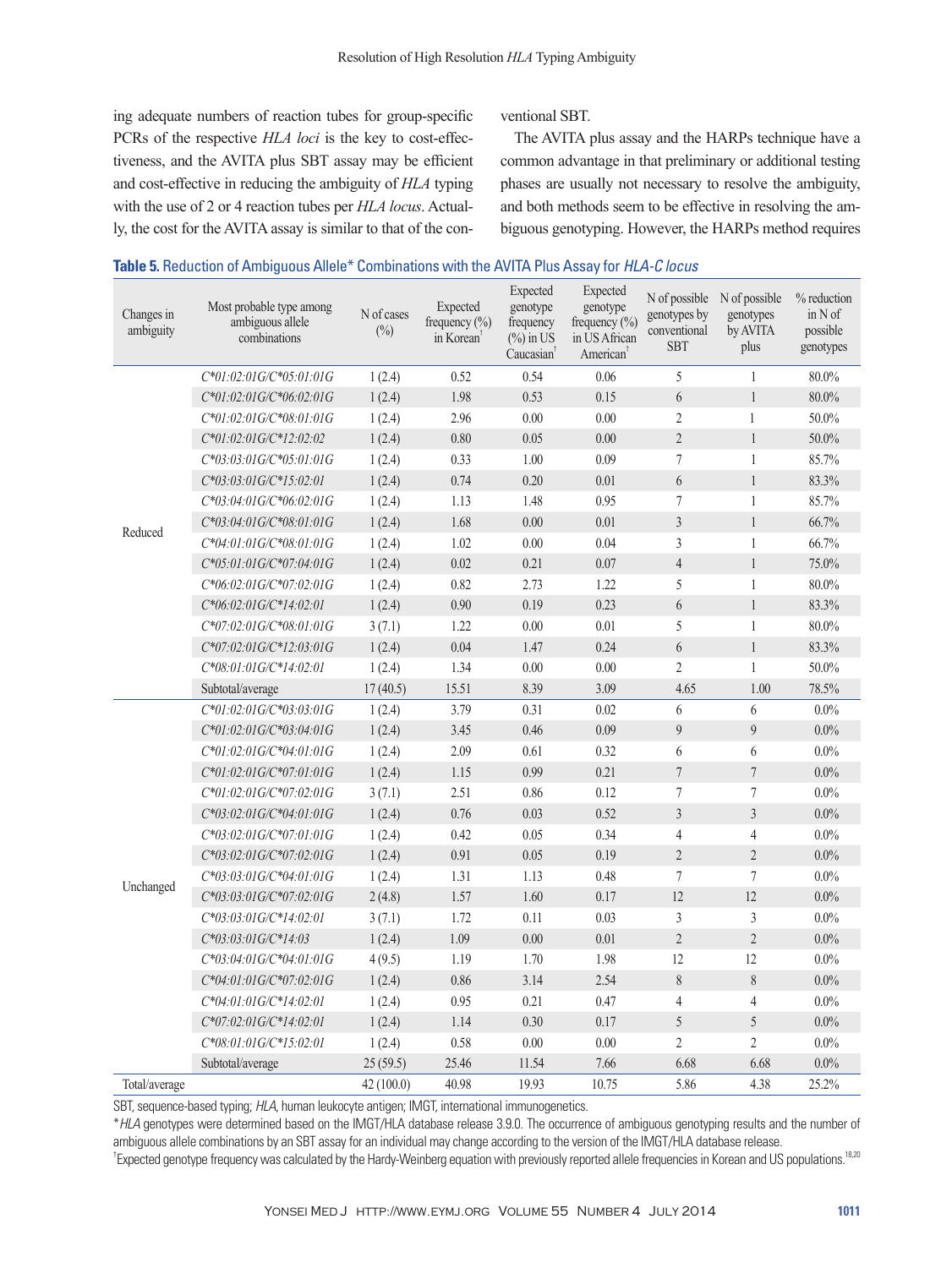| Table 6. Reduction of Ambiguous Allele* Combinations with the AVITA Plus Assay for <i>HLA-DRB1 locus</i> |  |  |
|----------------------------------------------------------------------------------------------------------|--|--|
|----------------------------------------------------------------------------------------------------------|--|--|

| Changes in<br>ambiguity | Most probable type among<br>ambiguous allele combinations | N of cases<br>$(\%)$ | Expected<br>frequency (%)<br>in Korean <sup>†</sup> | Expected<br>genotype<br>frequency<br>$(\frac{9}{0})$ in US<br>Caucasian <sup>1</sup> | Expected<br>genotype<br>frequency $(\% )$<br>in US African<br>American <sup>t</sup> | N <sub>of</sub><br>possible<br>genotypes<br>by conven-<br>tional SBT | N of<br>possible<br>genotypes<br>by AVITA<br>plus | % reduction<br>$in N$ of<br>possible<br>genotypes |
|-------------------------|-----------------------------------------------------------|----------------------|-----------------------------------------------------|--------------------------------------------------------------------------------------|-------------------------------------------------------------------------------------|----------------------------------------------------------------------|---------------------------------------------------|---------------------------------------------------|
|                         | DRB1*01:01:01/DRB1*04:05:01                               | 3(7.9)               | 1.26                                                | 0.07                                                                                 | 0.04                                                                                | $\overline{2}$                                                       | 1                                                 | 50.0%                                             |
|                         | DRB1*01:01:01/DRB1*04:10:01                               | 1(2.6)               | 0.12                                                | 0.00                                                                                 | 0.00                                                                                | $\overline{2}$                                                       | $\mathbf{1}$                                      | 50.0%                                             |
|                         | DRB1*01:01:01/DRB1*07:01:01G                              | 2(5.3)               | 1.08                                                | 2.49                                                                                 | 0.49                                                                                | $\overline{2}$                                                       | $\mathbf{1}$                                      | 50.0%                                             |
|                         | DRB1*01:01:01/DRB1*09:01:02                               | 1(2.6)               | 1.54                                                | 0.14                                                                                 | 0.16                                                                                | $\overline{2}$                                                       | $\mathbf{1}$                                      | 50.0%                                             |
|                         | DRB1*01:01:01/DRB1*12:01:01G                              | 1(2.6)               | 0.75                                                | 0.24                                                                                 | 0.21                                                                                | $\overline{2}$                                                       | 1                                                 | 50.0%                                             |
|                         | DRB1*01:01:01/DRB1*13:02:01                               | 1(2.6)               | 1.15                                                | 0.73                                                                                 | 0.33                                                                                | $\overline{4}$                                                       | $\mathbf{1}$                                      | 75.0%                                             |
|                         | DRB1*04:03:01/DRB1*11:01:01G                              | 1(2.6)               | 0.17                                                | 0.07                                                                                 | 0.03                                                                                | 5                                                                    | 1                                                 | 80.0%                                             |
|                         | DRB1*04:05:01/DRB1*11:01:01G                              | 1(2.6)               | 0.54                                                | 0.04                                                                                 | 0.15                                                                                | $\overline{4}$                                                       | $\mathbf{1}$                                      | 75.0%                                             |
|                         | DRB1*04:05:01/DRB1*12:01:01G                              | 1(2.6)               | 0.87                                                | 0.01                                                                                 | 0.07                                                                                | $\mathfrak{Z}$                                                       | $\mathbf{1}$                                      | 66.7%                                             |
|                         | DRB1*04:05:01/DRB1*14:03:01                               | 1(2.6)               | 0.20                                                | 0.00                                                                                 | 0.00                                                                                | $\overline{2}$                                                       | 1                                                 | 50.0%                                             |
| Reduced                 | DRB1*04:06:01G/DRB1*08:03:02                              | 1(2.6)               | 0.76                                                | 0.00                                                                                 | 0.00                                                                                | 3                                                                    | 1                                                 | 66.7%                                             |
|                         | DRB1*04:06:01G/DRB1*14:01:01G                             | 1(2.6)               | 0.35                                                | 0.00                                                                                 | 0.00                                                                                | $\overline{2}$                                                       | $\mathbf{1}$                                      | 50.0%                                             |
|                         | DRB1*04:06:01G/DRB1*14:05:01                              | 1(2.6)               | 0.39                                                | 0.00                                                                                 | 0.00                                                                                | 3                                                                    | $\mathbf{1}$                                      | 66.7%                                             |
|                         | DRB1*04:06:01G/DRB1*15:01:01G                             | 1(2.6)               | 0.85                                                | 0.01                                                                                 | 0.00                                                                                | $\overline{2}$                                                       | $\mathbf{1}$                                      | 50.0%                                             |
|                         | DRB1*09:01:02G/DRB1*15:01:01G                             | 1(2.6)               | 1.66                                                | 0.22                                                                                 | 0.16                                                                                | $\overline{2}$                                                       | 1                                                 | 50.0%                                             |
|                         | DRB1*11:01:01G/DRB1*15:01:01G                             | 3(7.9)               | 0.51                                                | 1.64                                                                                 | 0.45                                                                                | $\overline{4}$                                                       | $\mathbf{1}$                                      | 75.0%                                             |
|                         | DRB1*12:01:01G/DRB1*15:01:01G                             | 2(5.3)               | 0.82                                                | 0.38                                                                                 | 0.21                                                                                | 3                                                                    | $\mathbf{1}$                                      | 33.3%                                             |
|                         | DRB1*13:01:01G/DRB1*15:01:01G                             | 2(5.3)               | 0.30                                                | 1.68                                                                                 | 0.30                                                                                | 5                                                                    | $\mathbf{1}$                                      | 80.0%                                             |
|                         | DRB1*13:02:01/DRB1*15:02:01                               | 2(5.3)               | 0.47                                                | 0.06                                                                                 | 0.02                                                                                | $\overline{2}$                                                       | $\mathbf{1}$                                      | 50.0%                                             |
|                         | DRB1*14:03:01/DRB1*15:02:01                               | 1(2.6)               | 0.07                                                | 0.00                                                                                 | 0.00                                                                                | $\overline{2}$                                                       | $\mathbf{1}$                                      | 50.0%                                             |
|                         | Subtotal/average                                          | 28 (73.7)            | 13.88                                               | 7.79                                                                                 | 2.62                                                                                | 2.86                                                                 | 1.00                                              | 65.0%                                             |
|                         | DRB1*03:01:01G/DRB1*14:01:01G                             | 1(2.6)               | 0.15                                                | 0.00                                                                                 | 0.00                                                                                | 5                                                                    | 5                                                 | $0.0\%$                                           |
|                         | DRB1*08:02:01/DRB1*08:03:02                               | 1(2.6)               | 0.46                                                | 0.00                                                                                 | 0.00                                                                                | $\overline{4}$                                                       | 4                                                 | $0.0\%$                                           |
|                         | DRB1*08:03:02/DRB1*13:02:01                               | 1(2.6)               | 1.12                                                | 0.66                                                                                 | 0.31                                                                                | $\mathfrak{Z}$                                                       | $\mathfrak{Z}$                                    | 0.0%                                              |
|                         | DRB1*11:01:01G/DRB1*13:02:01G                             | 1(2.6)               | 0.50                                                | 0.00                                                                                 | 0.00                                                                                | 8                                                                    | 8                                                 | $0.0\%$                                           |
| Unchanged               | DRB1*12:01:01G/DRB1*14:01:01G                             | 3(7.9)               | 0.34                                                | 0.01                                                                                 | 0.01                                                                                | 3                                                                    | $\mathfrak{Z}$                                    | 0.0%                                              |
|                         | DRB1*12:02:01/DRB1*14:01:01G                              | 1(2.6)               | 0.24                                                | 0.47                                                                                 | 1.10                                                                                | 3                                                                    | 3                                                 | $0.0\%$                                           |
|                         | DRB1*13:01:01G/DRB1*14:01:01G                             | 1(2.6)               | 0.13                                                | 0.07                                                                                 | 0.18                                                                                | $\overline{4}$                                                       | $\overline{4}$                                    | 0.0%                                              |
|                         | DRB1*13:01:01G/DRB1*14:05:01                              | 1(2.6)               | 0.14                                                | 0.00                                                                                 | 0.01                                                                                | $\overline{4}$                                                       | $\overline{4}$                                    | 0.0%                                              |
|                         | Subtotal/average                                          | 10(26.3)             | 3.07                                                | 1.21                                                                                 | 1.62                                                                                | 4.00                                                                 | 4.00                                              | 0.0%                                              |
| Total/average           |                                                           | 38 (100.0)           | 16.94                                               | 8.99                                                                                 | 4.24                                                                                | 3.16                                                                 | 1.79                                              | 43.3%                                             |

SBT, sequence-based typing; *HLA*, human leukocyte antigen; IMGT, international immunogenetics.

\**HLA* genotypes were determined based on the IMGT/HLA database release 3.9.0. The occurrence of ambiguous genotyping results and the number of ambiguous allele combinations by an SBT assay for an individual may change according to the version of the IMGT/HLA database release.

<sup>†</sup> Expected genotype frequency was calculated by the Hardy-Weinberg equation with previously reported allele frequencies in Korean and US populations.<sup>18,20</sup>

additional labor and cost for the selection and use of proper sequencing primer sets, while the AVITA plus assay needs additional labor to manipulate more reaction tubes for the PCR amplification step than those required in a conventional SBT. In the case of *HLA-A* and *-C loci*, the AVITA assay has an another advantage of producing DNA sequence data covering exons 1 to 5 without additional sequencing reaction, and this data can be used to discriminate alleles that have different polymorphisms in the regions outside exons 2 to 4.

Unfortunately, considering cost-effectiveness, we included limited number of specimens, because *HLA* SBT is one of the most costly and labor-intensive tests in the clinical laboratory. Thus, rare *HLA* alleles could not be analyzed in this study. Based on the previously reported *HLA* allele frequencies in Korean,<sup>18</sup> ambiguous genotyping results in this study would comprise 50.6%, 14.9%, 41.0%, and 16.9% of all possible genotypes with or without ambiguity in Korean population for *HLA-A*, *-B*, *-C*, and *-DRB1 loci*, respectively. We only included specimens from Koreans, thus further